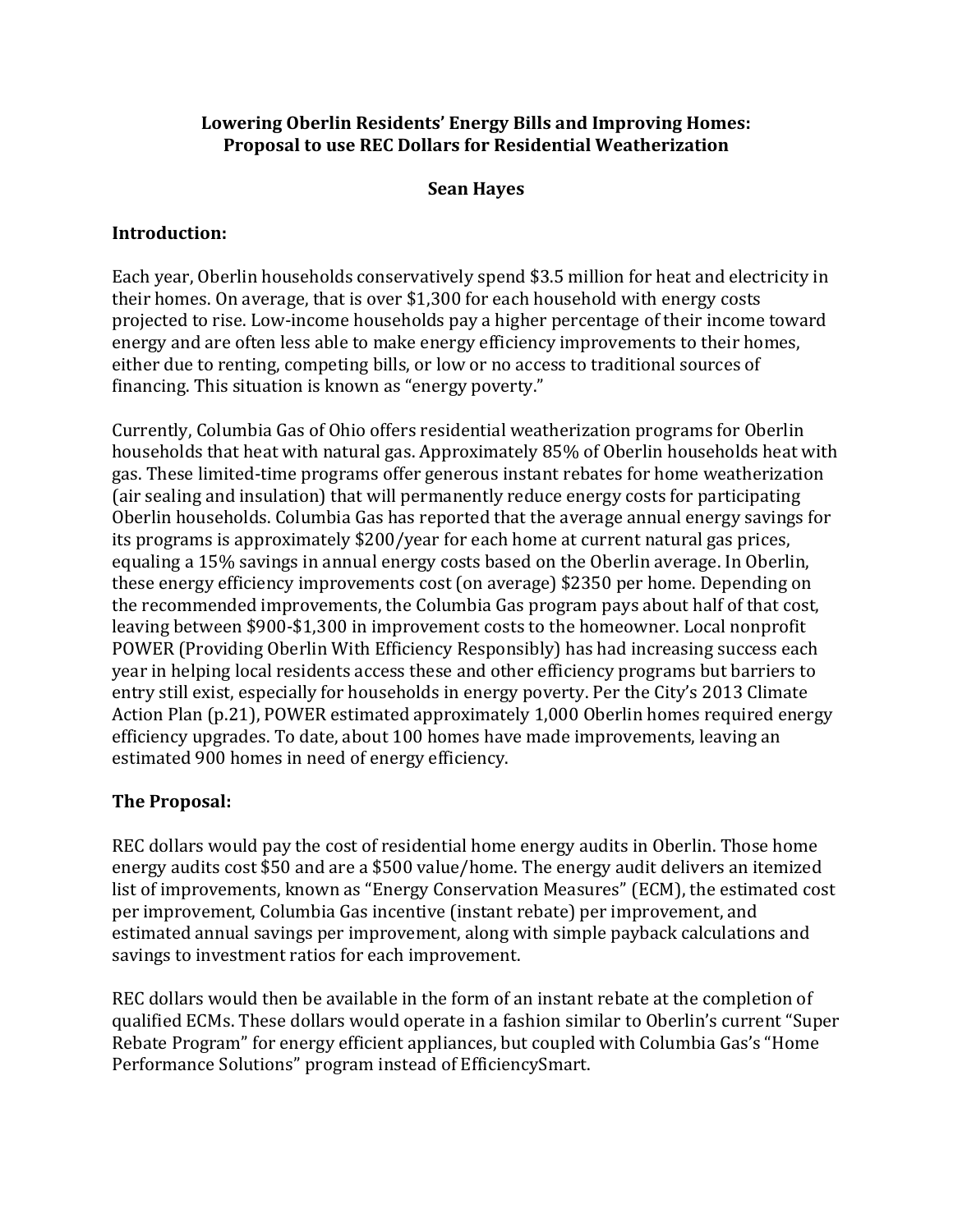100% of the remaining ECM costs (after Columbia Gas instant rebates) would be paid with REC dollars. That cost per home is estimated at approximately \$1,200.

### **Program Costs:**

| Item                 | Cost/Unit        | Units      | Subtotal    |
|----------------------|------------------|------------|-------------|
| Home Energy          | \$50/audit       | 1500 homes | \$75,000    |
| Audit                |                  |            |             |
| (Balance) Home       | \$1,200/home     | 900 homes  | \$1,080,000 |
| Weatherization       |                  |            |             |
| Additional           | $$25/hour + 35%$ | 2 FTE      | \$140,400   |
| Administrative       | benefits         |            |             |
| Cost (Annual)        |                  |            |             |
| <b>Total (1-Year</b> |                  |            | \$1,295,400 |
| Program)             |                  |            |             |
| <b>Total (5-Year</b> |                  |            | \$1,857,000 |
| Program)             |                  |            |             |

### **Program Savings:**

Annual natural gas savings (CCF): 297,000 (330/home x 900 homes) Investment Cost (5-year program): \$1,857,000 Estimated Useful Life (years): 25

Net Present Value Projected Savings<sup>1</sup>: \$3,572,993 Investment Cost (high): \$1,857,000 Savings to Investment Ratio: 1.92 (not including Columbia Gas investment or increased home value) Annual Carbon Emissions Reduction: 1,578 MT<sup>2</sup> or about 3% of Oberlin's current GHG emissions

Additionally, approximately \$1,035,000 of Columbia Gas investment and \$675,000 of home energy audit value would be delivered to Oberlin residents. If included, these numbers bring the NPV to a projected \$5,283,000. Furthermore, weatherization should be expected to yield additional electricity savings not necessarily detailed in Columbia Gas's programs (presumably all natural gas account holders in Oberlin are also served by OMLPS).

- 2.5% annual gas cost escalation rate
- 5.65% discount rate

 $\overline{a}$ 

\$0.573 – year 1 natural gas rate

\$200/year – Current Columbia Gas Weatherization Program Avg. Annual Savings

<sup>2</sup> 53.12 kg/thousand cubic feet natural gas

<sup>1</sup> Net Present Value Assumptions: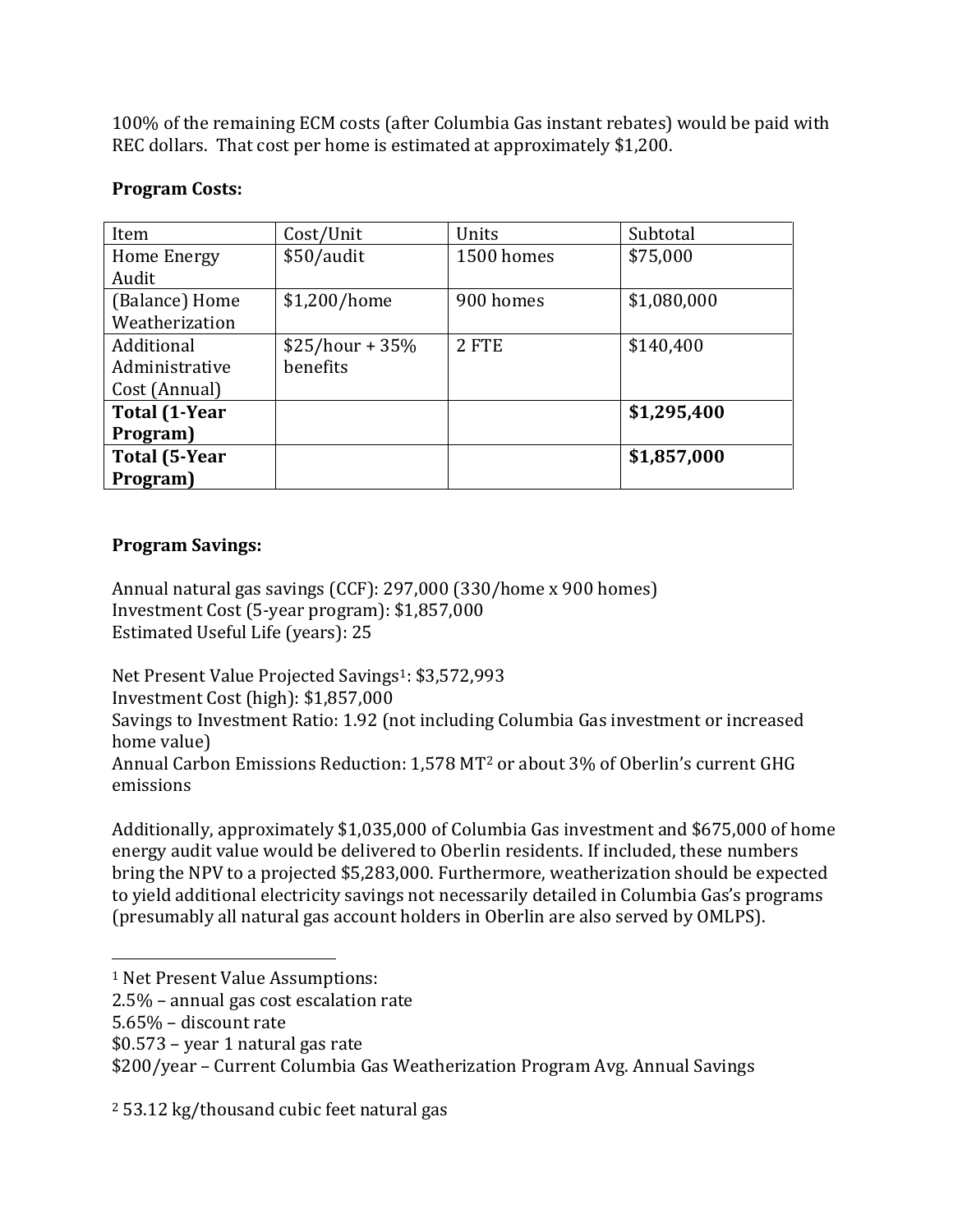Electricity savings from reduced HVAC fan, pump, and air conditioning run time is expected but is not detailed in this projection. Beyond lower electricity usage costs, these electricity reductions would reduce summer peak loads, benefitting the utility and all ratepayers.

# **Advantages:**

Each REC dollar spent on approved weatherization brings in a dollar from Columbia Gas, doubling its value. The average annual residential energy savings for households participating in Columbia Gas programs is \$200. Those annual savings from energy efficiency are **permanent and will increase as energy costs rise**. This program creates job opportunities, improves home values, and delivers increased savings and comfort for Oberlin residents most in need by breaking the cycle of energy poverty.

Natural gas accounts for 52% of Oberlin's current greenhouse gas emissions and 40% of Oberlin's natural gas consumption is attributable to residential homes. This program is the most cost-effective way to reduce residential gas consumption. It also prepares homes for future fuel-switching opportunities (e.g. from natural gas heating to heat pumps) as is detailed in the City's 2013 Climate Action Plan.

This program leverages a preexisting program's administration and oversight, minimizing staffing needs. Columbia Gas already vets auditors and contractors along with vetting energy and financial modeling.

A grant program requires lower operational and administrative costs than a loan program.

# **Drawbacks:**

This proposed program prioritizes and delivers residential savings over savings to other rate classes.

This proposed program prioritizes and delivers social benefits over potentially higher carbon reductions (though it delivers both at a cost savings).

A grant program only allows dollars to be spent once.

# **Additional Considerations:**

Columbia Gas programs are available only to customers who heat with natural gas. Allelectric households will not be able to take advantage of these rebates. The full cost of weatherization for all-electric homes would need to be borne by this program. This may be 15% of homes in need of weatherization, which would increase program costs. It should be noted, however, that Columbia Gas offers income-qualified programs at no cost to ratepayers below 150% of the federal poverty guidelines. Given Oberlin's 19.8% poverty level (2010 Census), it is a reasonable assumption that the number of free weatherization programs should offset the number of all-electric homes.